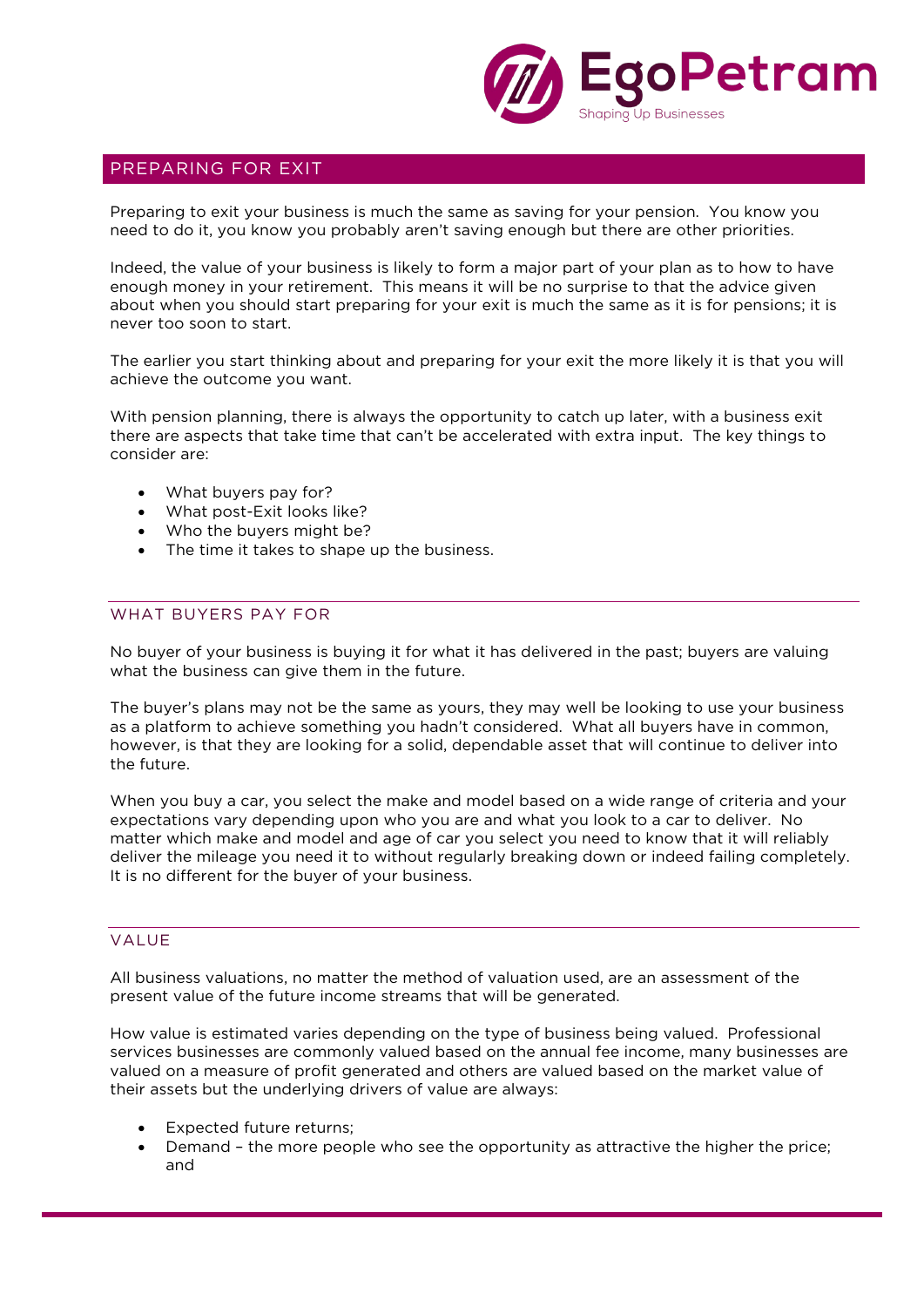

• Risk – the more risk (real or perceived) associated with the opportunity the less attractive it becomes.

Maximising the value of a business is therefore more complicated than simply maximising the return (profit) it delivers. Increasing the demand for the income stream on offer and minimising the risk associated with it can have as big, if not greater, impact on value than delivering a few extra pounds of profit.

## RISK

There are many types of risk associated with being in business. Regarding value the risk being assessed is that of the how variable the return is; the more variable the return is seen as being the higher will be the associated risk and the lower the business value.

Demonstrating consistent performance is a crucial part of maximising value. This isn't to advocate constant performance as a growing business is more valuable than one that is remaining static.

Consistent performance is about demonstrating smooth progression. If trend lines on key performance measures show consistent improvement without large peaks and troughs the business will be seen as reliable and such reliability is a measure of reduced risk.

Clearly being in business is about taking risks. Some people are comfortable taking high risks and others not; improving the value of your business is not about eliminating risk, it is about making sure that the risks taken are contained to only those essential to delivering the required results and remembering that a potential buyer will not see the same risks as you do.

Reliability of return and being resilient in the face of change are two sides of the same coin and are important irrespective of whether a business is for sale or not. It is simply that a change of business ownership brings them into sharper focus.

From a purchaser's perspective, the less effort required to maintain existing business levels the better. Maximising recurring revenues either through contractual relationships or by making it difficult for customers to break the habit of buying regularly from the business can be a key factor in maximising the value achieved.

If a purchaser sees that there are no key dependencies on suppliers, customers or indeed people then they will know that the business has inherent resilience. More resilience means a more valuable business.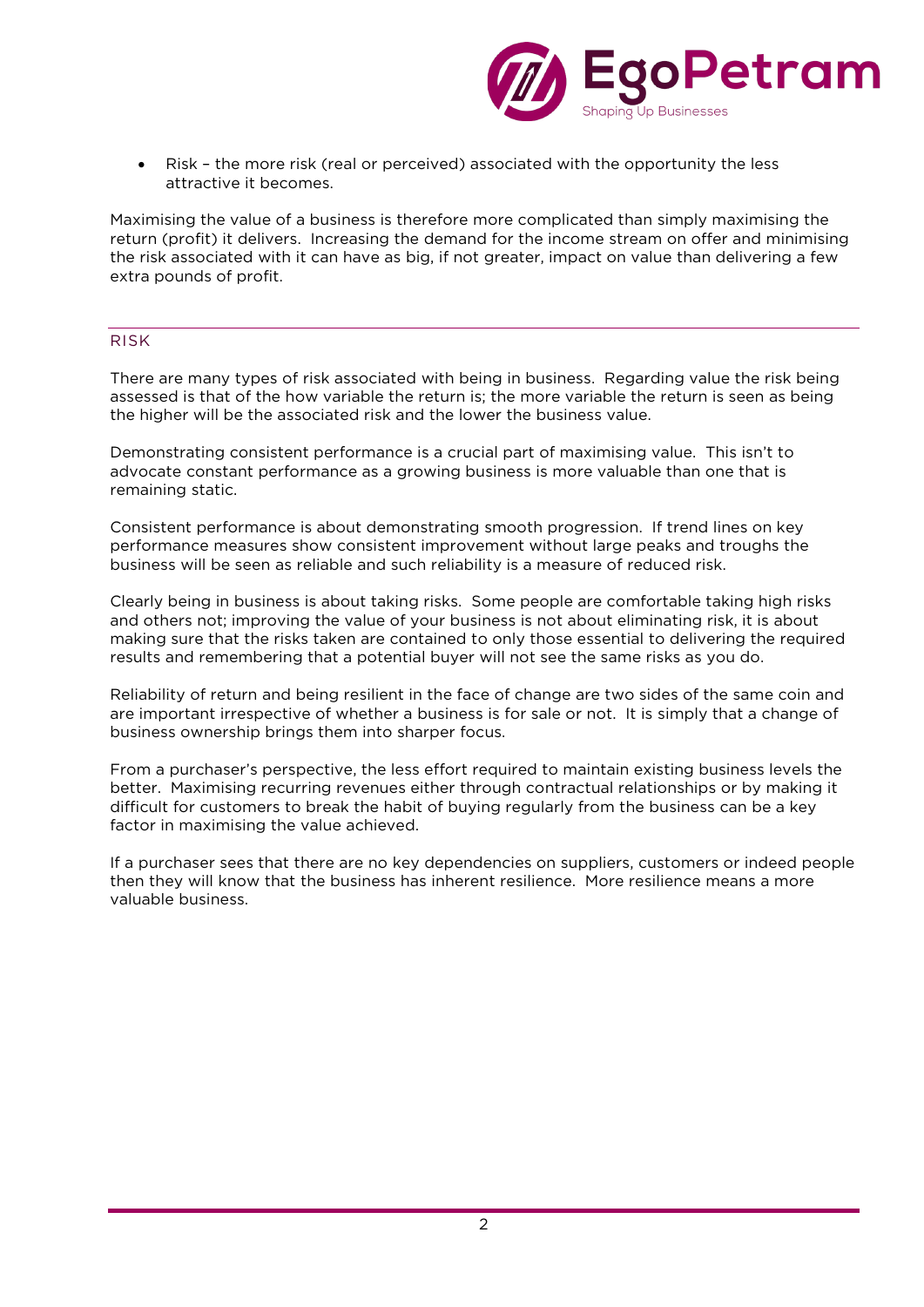

## POST-EXIT

If the business owner is integral to the business and is, in fact a key dependency then not only is the value of the business reduced due to the impact this has on risk but also the owner will almost certainly be required to remain involved in the business after it is sold. To coin a phrase, exit will not be exit!

In preparing to sell the business the owner should have a clear view of how they expect their life to be following the sale and make a rational assessment of what will need to be in place for it to come about.

To leave the business at the same time as the sale requires that the business does not need the owner. Put another way the owner must make themselves surplus to requirements before the sale for this to happen.

Accepting involvement in the business after the sale means accepting either a lower value or that some of the value will only be paid when the owner has become surplus to the requirements of the business. The buyer will not want to pay for the consequences of the owner leaving.

There are always non-financial factors to be considered such as:

- Leaving the business as a lasting monument to the owner's effort;
- Looking after the existing team; and
- Protecting the interest of valued business partners.

While not purely financial in nature any such priorities and criteria applied to a sale may well have an impact on the value achieved and, perhaps, timing of payments. For example, a decision to sell to the existing management team might mean that the owner needs to act as financier and issue loan notes to the purchasers if it is the only way they can raise the money required.

The owner should also consider whether the proceeds of the sale will be sufficient to sustain the expected lifestyle. The capital released from the sale will not yield the same return as has been generated from the business if it is invested in lower risk investments.

## MAP OUT THE FUTURE

As noted earlier, the value of a business is determined by the return it will generate in the future. All buyers, irrespective of how they intend to build on the platform they are buying, will need convincing that future revenues at a level that supports the business value are achievable without substantial change or investment.

It is worth noting that any investment required to deliver the future revenues will be deducted from the value of the future revenues in arriving at the consideration paid for the business.

A business that has a map showing what it can reasonably achieve over the next three to five years is both far more likely to succeed and far more likely to be able to convince a buyer of its value.

A well thought through plan, supported by historic trends and rational changes in path along the way, is essential if the value achieved is to be maximised. It is a key part of the toolkit required to maximise demand for the business as well as in demonstrating the strength of the business and its future.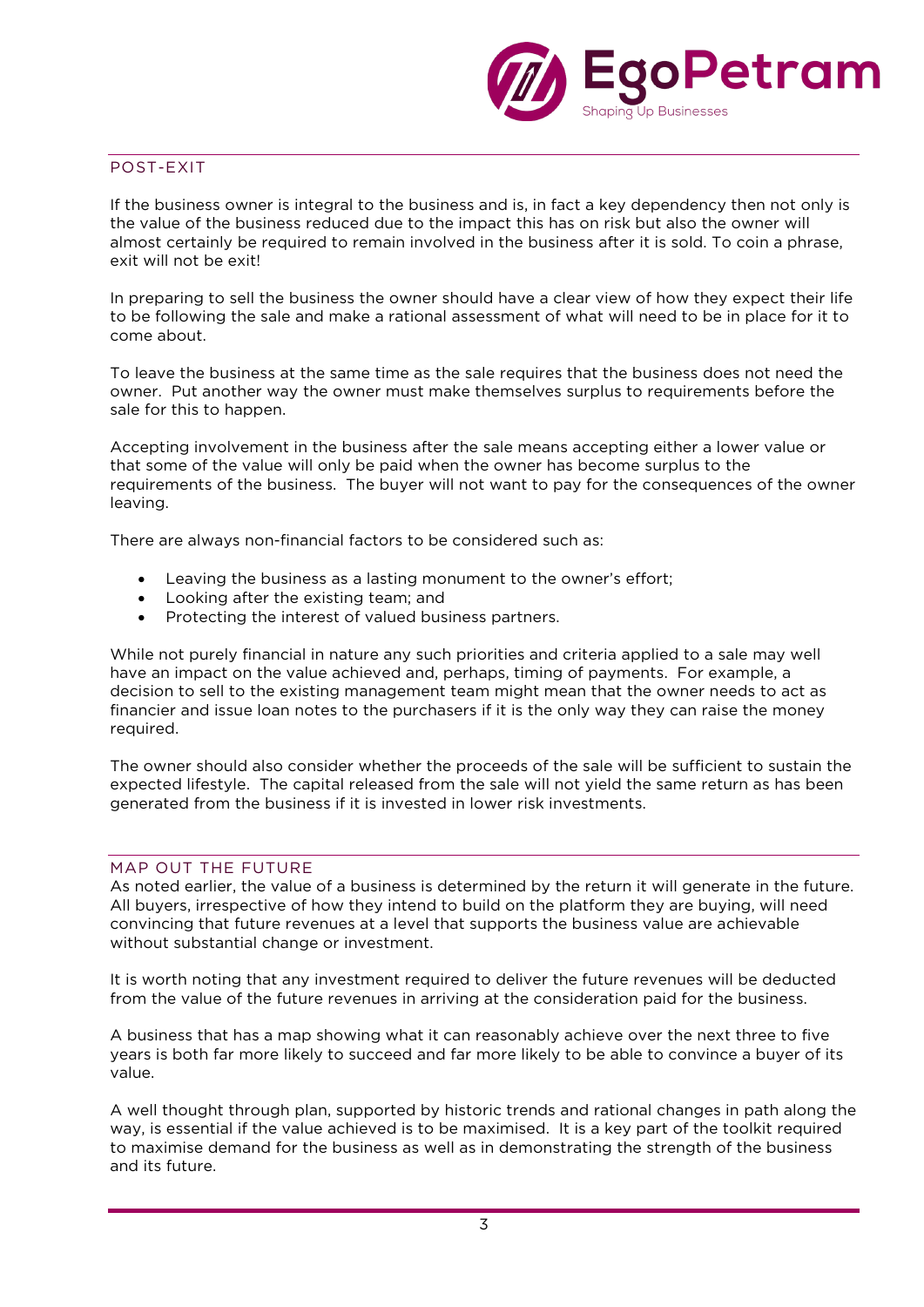

Being in the habit of documenting and modelling the next three years of a business is good for any business as it helps inform decisions. As an indicator of a well-managed business the practice is also seen evidence of more control and, hence, lower risk.

From a purely practical perspective, having a three-year plan:

- Demonstrates that, at least, one of the potential futures for the business is achievable
- Makes it easier to handle changes as the consequences are understood
- Shows there is a future with or without a new owner; and
- Means the business is always ready to sell.

### DEMAND

Your business is unique, or at least there aren't many like it. Supply of businesses of any given type is limited and, as with all situations in which supply is restricted, if demand is high the price goes up.

Often little consideration is given to creating demand for a business until it is really for sale. Even then, the distribution of information is tightly controlled to avoid uncertainty in the market that will impact its ability to trade normally.

Appointing a Business Broker often means demand is generated only from those who happen to see the Brokers list or advert. It isn't unusual for a Broker to expect to only sell 20% of the businesses listed for sale in any given year.

Corporate finance advisors take a more active approach and target specific potential buyers. The sale process is likely to be quicker than with a broker and possibly achieve a higher value as there are likely to be competing bids.

The highest prices are achieved when there are unsolicited bids. Not because the unsolicited bid is always high but because the fact that other are looking to buy your business even though it isn't known to be for sale is indicative of a high attractiveness and high demand.

Creating a buzz about the business, whether it is for sale or not, is a good idea. Most businesses spend time and effort attracting customers with products and services and creating a 'brand'. Tailoring this output and making it visible to potential investors or acquirers and even more widely to create general interest in the business and how successful it is will widen the appeal.

It is good to publish your success even if the business is not formally for sale.

### PREPARING TO SELL

Not only does it take time to sell a business, it takes time to prepare the business to be sold. In fact, it takes the entire life of the business!

If the value of the business is to be maximised there will need to be evidence of supporting the long-term resilience of the business and its prospects for future income. This is best achieved by collecting information at regular points along the way. It isn't, for example, easy to demonstrate long-term customer satisfaction if you don't measure it regularly over time.

If there are key dependencies in the business, it takes time to manage them out.

There are always exceptions but the businesses that achieve the highest values are those that spend a little time regularly over the life of the business working on the value of the business as well as on its growth and profitability.